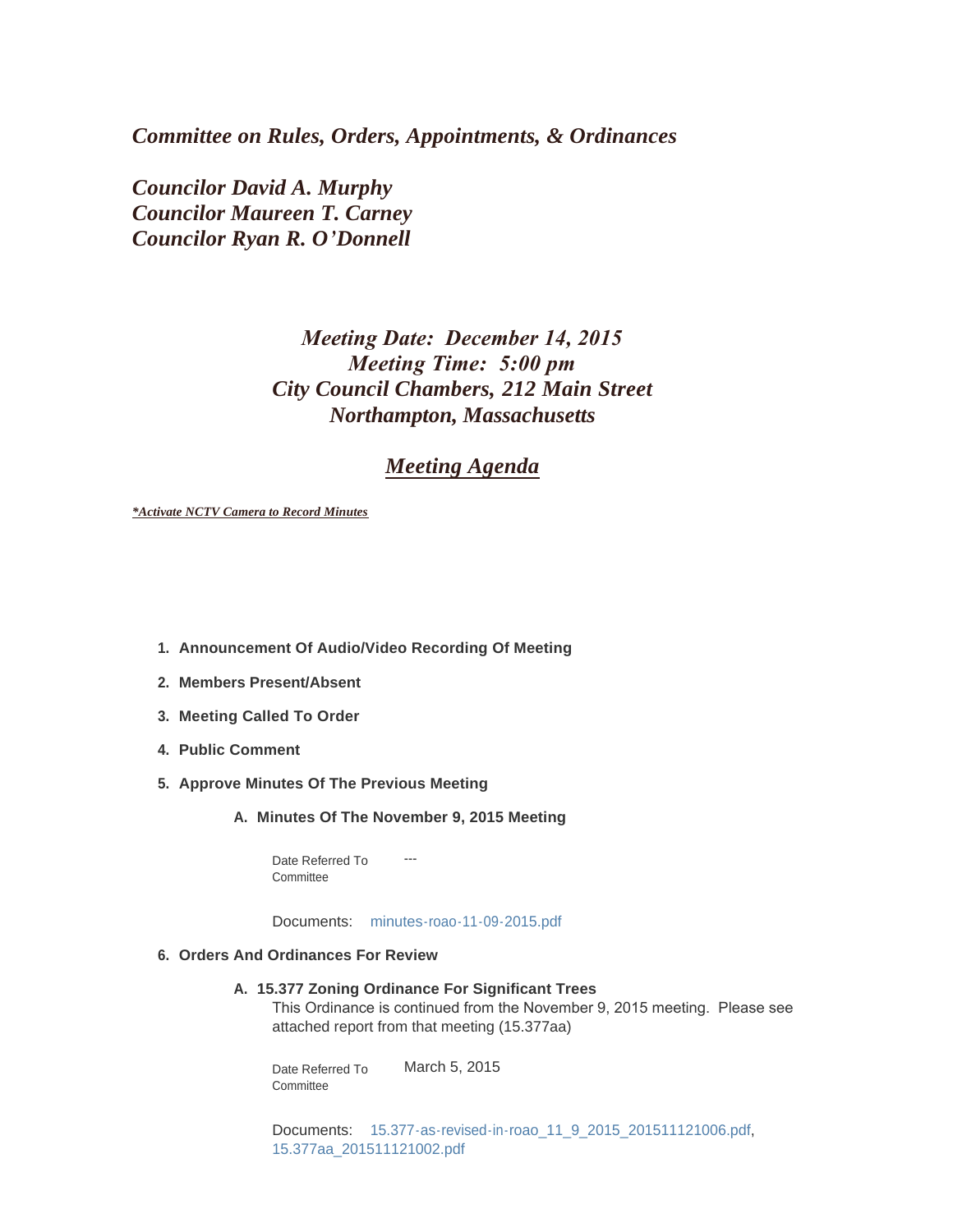# **15.382 Order Regarding Paid Sick Time--WAITING FOR FINANCE B. RECOMMENDATION**

April 2, 2015 Date Referred To **Committee** 

Documents: [15.382\\_earned\\_sick\\_time.pdf](http://www.northamptonma.gov/AgendaCenter/ViewFile/Item/1105?fileID=36696)

# **Appointments For Committee Approval 7.**

# **15.535 Appointments A.**

# **Council on Aging**

- Theresa L. Dunn, 46 Finn Street, Northampton – term April 2015 – June 2018 (reappointment)

- Barbara Fungaroli, 25 Landy Avenue, Northampton – term April 2015 – June 2018

(reappointment)

- Maureen Sienkiewicz, 364B Hatfield Street, Laurel Ridge Apartments, Northampton – term April 2015 – June 2018 (reappointment)

- James Spencer, 12 Middle Street, Florence – term April 2015 – June 2018 (reappointment)

- Melissa Einberg, 388 Burts Pit Road, Northampton – term September 2015 – June 2016 (new

appointment to fill the expired term of Patricia Healey)

- Gerriann Butler, 46 Autumn Drive, Florence – term November 2015 – June 2018 (new

appointment to fill vacancy left by unexpired term of Diana Soler)

#### **Disability Commission**

- Letitia Ward, 66 Willow Street, Florence – term November 2015 – June 2018 (new appointment to fill the unexpired term of Tori Eklund)

#### **Community Preservation Committee**

- Julia Chevan, 8 Cosmian Avenue, Florence – term September 2015 – June 2018, Parks & Recreation representative (new appointment)

# **Parks and Recreation Commission**

- Glenn Connly, 49 Platinum Circle, Florence – term June 2015 – June 2018 (reappointment)

# **Transportation & Parking Commission**

- Jami Albro-Fisher, 50 Manhan Street, Northampton – term November 2015 – June 2017 (new appointment to fill the vacancy left by James Lowenthal)

- Richard Cooper, 136 South Main Street, Florence – term May 2015 – June 2018 (reappointment)

Nov. 5, 2015 Date Referred To **Committee**